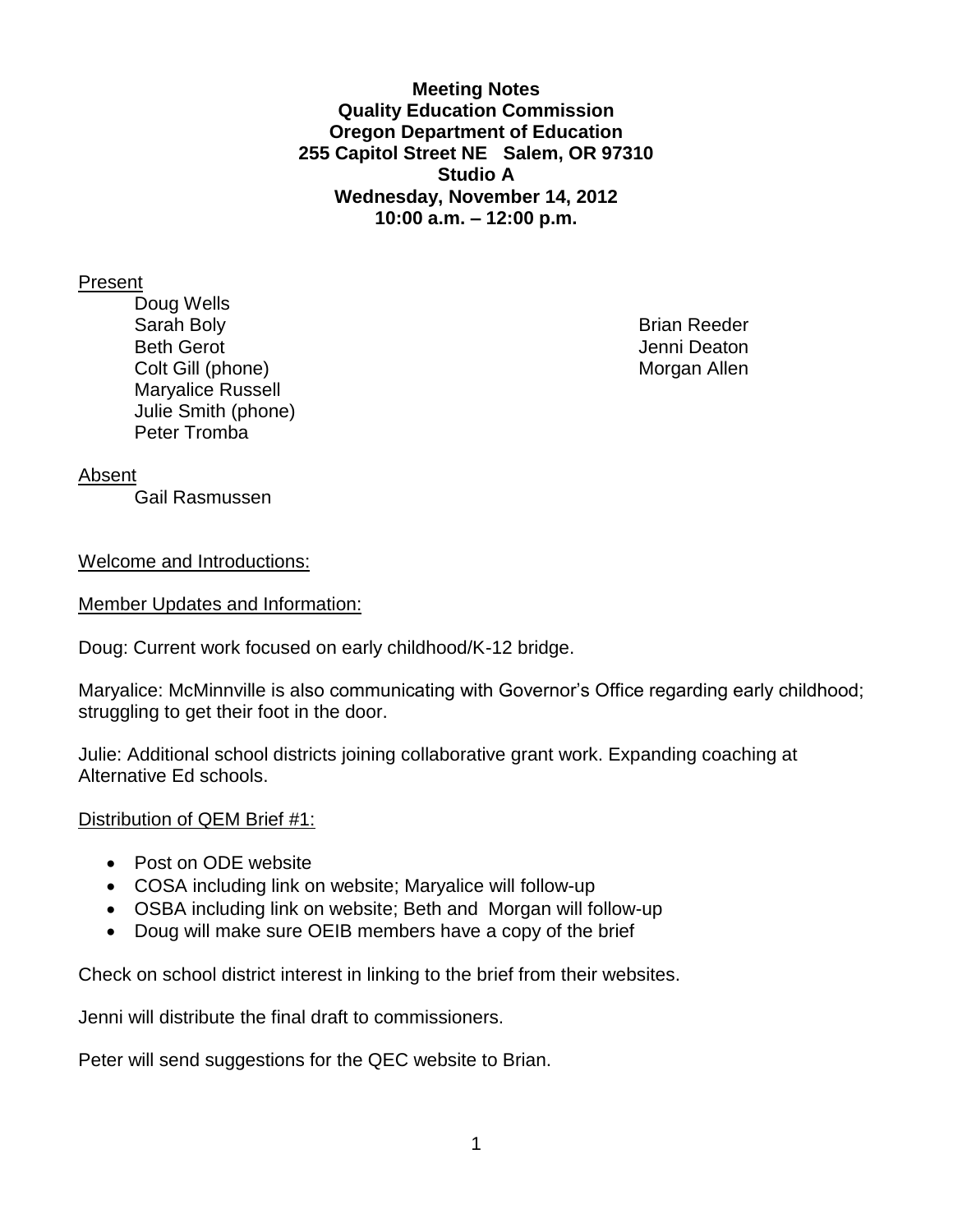Next steps for briefs:

- Focus a future brief on one of the OEIB's priorities.
- Brian will start drafting a resource path brief (target to release before session begins February, 2013)

Discussions around QEM in the past were always aggregate, not at distinct elementary, middle, and high school levels.

Continue research on transitions; what is and is not working during the middle school to high school transition, as well as the high school to post-secondary transition.

## Governor's Office Update:

Doug: Very little current information or communication from the Governor's Office about nominations for QEC membership.

Beth will follow-up on commission representation from the community college level.

## OSBA Conference Update:

Brian: Used a modified version of the PPT from the OEIB meeting, which summarized the 2 key themes from the 2012 QEM:

- Formative Assessment/Collaboration
- Resource funding path

Approximately a dozen attendants; those who participated were engaged in the content and asked good questions.

Future presentations to consider:

- COSA
- Oregon Association of School Business Officials [\(OASBO\)](https://netforum.avectra.com/eWeb/StartPage.aspx?Site=OASBO1&WebCode=HomePage)

Consider adding a statement on the QEC webpage that commissioners are available for presentations.

### November 7 OEIB Meeting Report:

Sarah was able to attend the first half of the OEIB meeting last Wednesday (November 7).

The meeting started with a report back from Linda Darling-Hammond regarding teacher quality and support in Oregon. Linda's recommendations included:

- Regional centers of support to mitigate the spottiness of implementation and technical support
- Pro-National Board Certification

Community Forum report/results discussion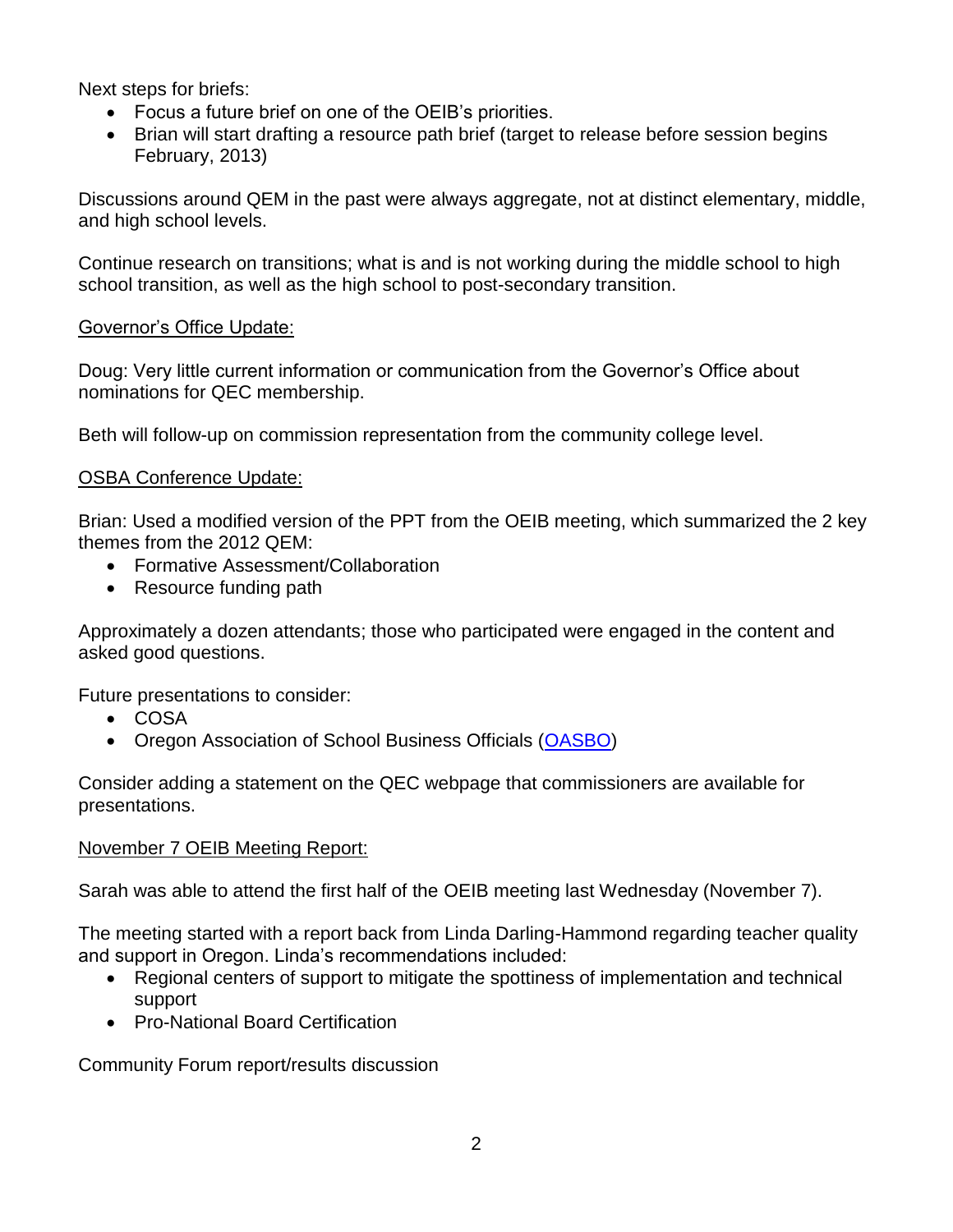(See handouts emailed on 11-15-12 for full reports from Linda Darling-Hammond and Community Forum conversation)

Investment Board Policy Recommendation:

- Misconception and assumption across the state that new "special funds" (i.e. innovation funds) will be competitive and come with strings attached. Some smaller districts think they will be at a disadvantage.
- Concern that various contacts from Governor's Office and appointed groups are not all "singing the same tune"
- Concern that some of the new initiatives may not be well thought-out, and may create additional silos.

# Incorporating Pre-K and Post-secondary into QEM:

PK/Post-secondary connection: How much and what resources get you where you need to be at each level in the education system?

- A way to add additional data analysis to the model
- Confer with early learning council`
- Add modules for PK and Higher Ed

Characteristics of each (3) module:

- How resources impact learning
- Connections between the modules (understanding between and within modules)
- Transitions: what's important for students

Doug will coordinate with Jada Rupley to attend a future meeting (Director of Early Learning Council)

Consider/raise awareness of future calendar of implementation:

- Full-day K, 2015-16
- PE time

School district perspective would be beneficial to decision-makers.

There has been voiced interest in the field for the QEC to expand and cover 40-40-20.

Include PK and Higher Ed in resource path work.

2 blended models; 11-14 and 4-5?

• Look at difference between full- day K and  $\frac{1}{2}$  day PK and  $\frac{1}{2}$  day K

Data missing for continuum: Create structure using some supported assumptions and information from states/national studies, and fill in as Oregon data becomes available (least amount of data available for PK)

Kindergarten readiness assessment will provide helpful and relevant information